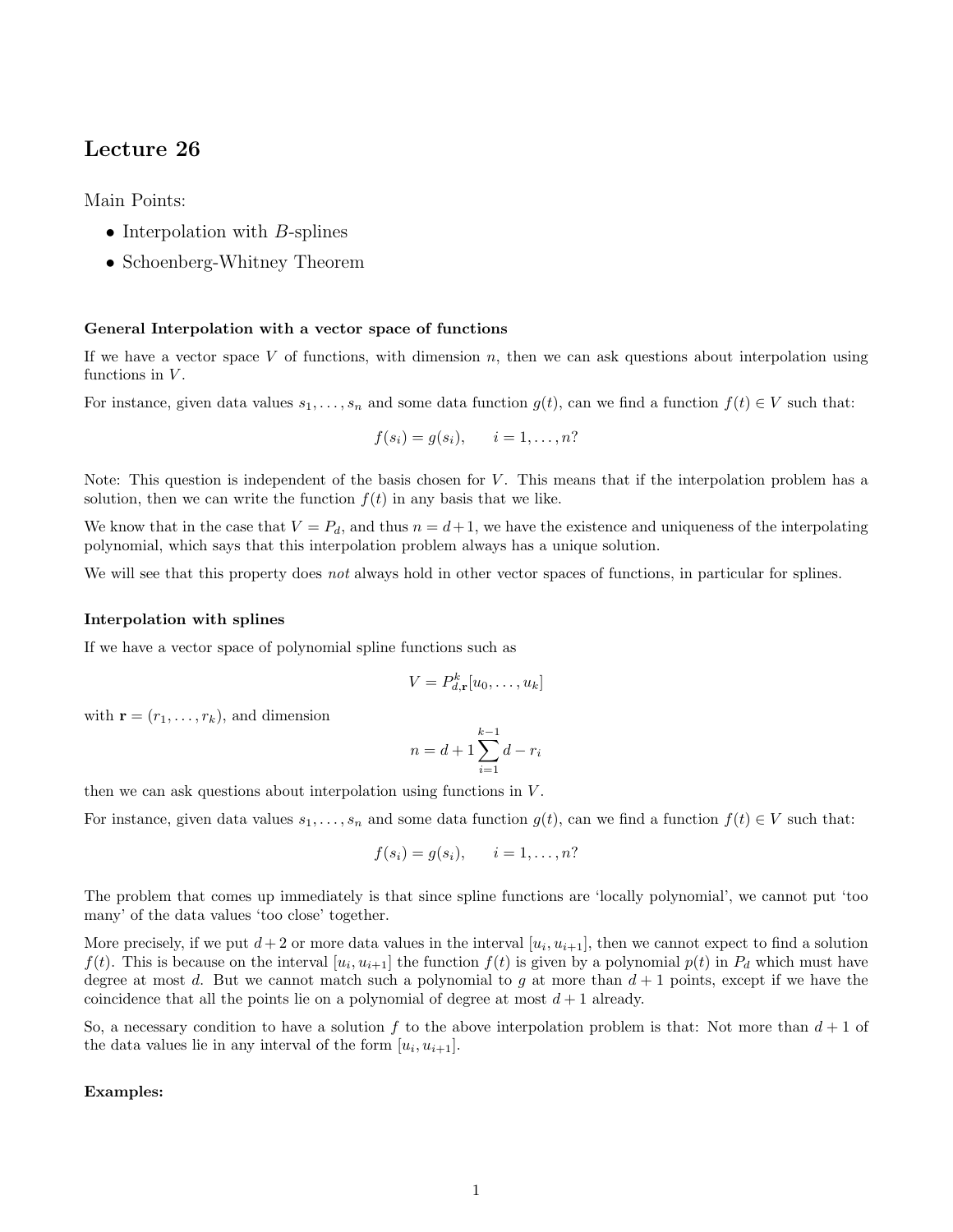• Let  $V = P_{3,1}^4[0, 1, 2, 3, 4]$  with dimension 10, and choose the data sequence:

| $s_1 = 0.0$ | $s_6 = 1.5$    |
|-------------|----------------|
| $s_2 = 0.5$ | $s_7 = 2.5$    |
| $s_3 = 0.6$ | $s_8 = 3.5$    |
| $s_4 = 0.7$ | $s_9 = 3.7$    |
| $s_5 = 0.8$ | $s_{10} = 3.8$ |

Since there are five data values in the interval  $[0, 1]$ , and the dimension of the space of cubic polynomials is only four, we know that we cannot choose an arbitrary data function  $g(t)$  and expect to find a unique solution to the interpolation problem in V. In other words, given  $q(t)$ , we cannot expect to find a solution  $f(t)$  in V such that  $f(s_i) = g(s_i)$ , for  $i = 1, ..., 10$ . Of course, it is always possible that there could exist a solution simply by chance, or by design, for instance if we chose  $g$  to be in  $V$ . But in general the interpolation problem will not have a solution at all.

• Let  $V = P_{3,1}^4[0,1,2,3,4]$  with dimension 10, and choose the data sequence:

| $s_1 = 0.0$ | $s_6 = 1.5$    |
|-------------|----------------|
| $s_2 = 0.5$ | $s_7 = 2.5$    |
| $s_3 = 0.6$ | $s_8 = 3.5$    |
| $s_4 = 0.7$ | $s_9 = 3.7$    |
| $s_5 = 1.2$ | $s_{10} = 3.8$ |

Now we see that there are at most four data values in each of the sub-intervals, so at least there is a chance that when we choose an arbitrary data function  $g(t)$  we might be able to find a solution to the interpolation problem in V. In other words, given  $g(t)$ , we might be able to find a solution  $f(t)$  in V such that  $f(s_i) = g(s_i)$ , for  $i = 1, ..., 10$ .

The Schoenberg-Whitney Theorem gives a precise criterion for the existence and uniqueness of a solution to the interpolation problem for spline vector spaces.

## Schoenberg-Whitney Theorem

Let  $\mathbf{t} = \{t_0, \ldots, t_N\}$  be a knot sequence such that the B-splines of degree d associated to t are a basis of  $V =$  $P_{d,r}^k[u_0,\ldots,u_k],$  with  $dim(V) = N - d = n$ . Now suppose we have a sequence of data values  $u_0 \leq s_0 < s_1 < \cdots <$  $s_{n-1} \le u_k$ , and a data function  $g(t)$ . Then there exists a unique function  $f(t) \in V$ , satisfying  $f(s_i) = g(s_i)$ , for  $i = 0, \ldots, n-1$  if and only if:

$$
\mathcal{B}_i^d(s_i) > 0, \quad i = 0, \dots, n-1.
$$

Note: This last condition is equivalent to  $t_i < s_i < t_{i+d+1}$  for the case of continuous B-splines, and  $t_i \leq s_i < t_{i+d+1}$ for a discontinuous B-spline. So, we can only have  $s_i = t_i$  when the knot  $t_i$  has multiplicity  $m = d + 1$  for the *B*-spline  $\mathcal{B}_i^d(t)$ .

## Examples:

• Let  $V = P_{3,1}^4[0,1,2,3,4]$  with dimension 10, and choose the data sequence:

| $s_1 = 0.0$ | $s_6 = 1.5$    |
|-------------|----------------|
| $s_2 = 0.5$ | $s_7 = 2.5$    |
| $s_3 = 0.6$ | $s_8 = 3.5$    |
| $s_4 = 0.7$ | $s_9 = 3.7$    |
| $s_5 = 1.2$ | $s_{10} = 3.8$ |

Now let  $t = \{0, 0, 0, 0, 1, 1, 2, 2, 3, 3, 4, 4, 4, 4\}$  be a knot sequence such that the B-splines of degree 3 for t are a basis of V. Then we can check the inequalities in the Schoenberg-Whitney Theorem: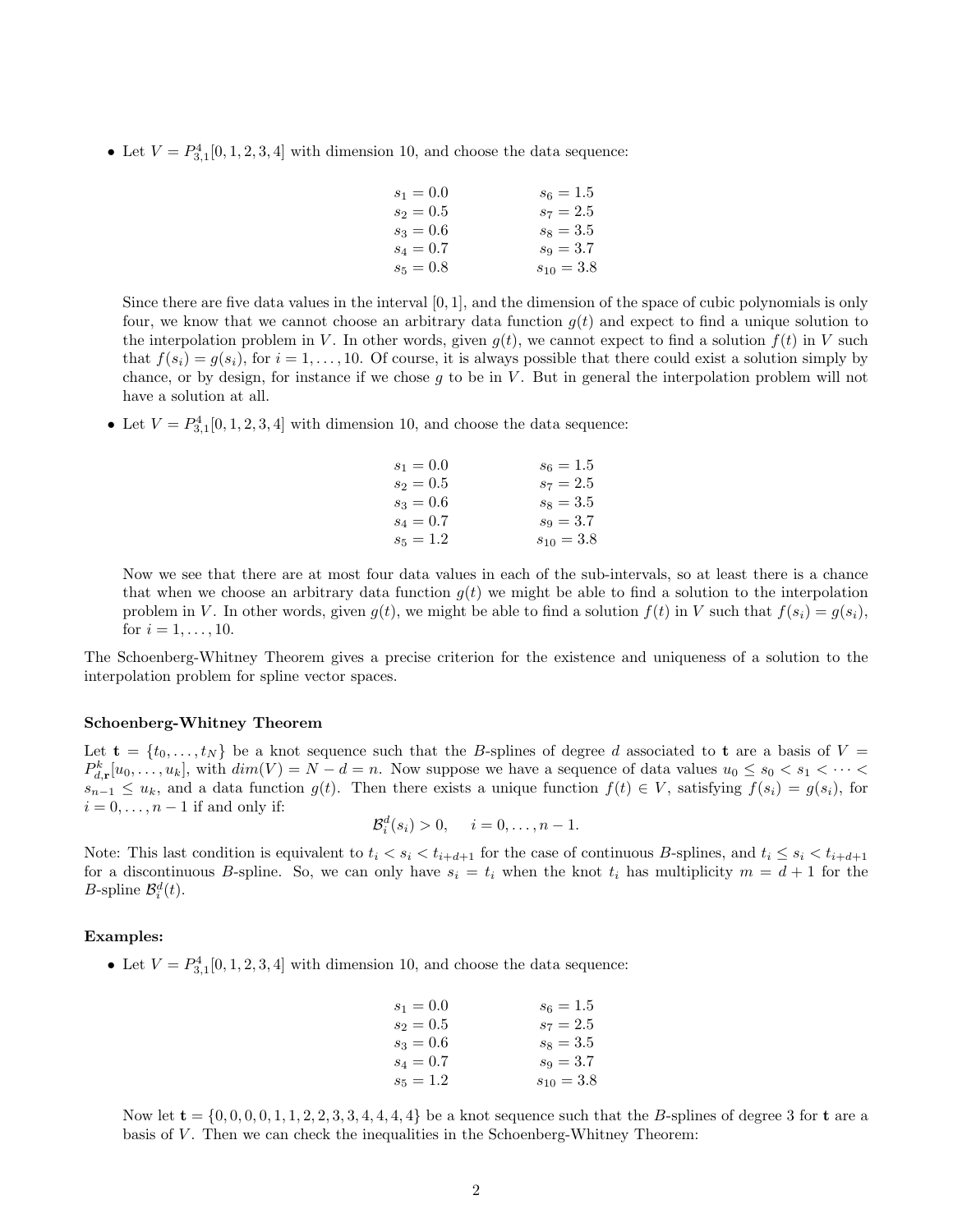| 1 < 1.5 < 3 |
|-------------|
| 2 < 2.5 < 4 |
| 2 < 3.5 < 4 |
| 3 < 3.7 < 4 |
| 3 < 3.8 < 4 |
|             |

Thus we can conclude that given any data function  $g(t)$ , there exists a unique solution  $f(t)$  in V such that  $f(s_i) = g(s_i)$ , for  $i = 1, ..., 10$ .

## Proof of the Schoenberg-Whitney Theorem

Suppose that  $\mathbf{t} = \{t_0, \ldots, t_N\}$  is a knot sequence such that the B-splines of degree d associated to **t** are a basis of  $V = P_{d,r}^k[u_0, \ldots, u_k]$ , with  $dim(V) = N - d = n$ . Also suppose we have a sequence of data values  $u_0 \le s_0 < s_1 <$  $\cdots < s_{n-1} \leq u_k$ , and a data function  $g(t)$ .

We need to show that there exists a unique function  $f(t) \in V$ , satisfying  $f(s_i) = g(s_i)$ , for  $i = 0, \ldots, n-1$  if and only if:

$$
\mathcal{B}_i^d(s_i) > 0, \quad i = 0, \dots, n-1.
$$

First we define the *collocation matrix A* to be the coefficient matrix of the linear system used to solve for  $f$  in the B-spline basis. In particular, we let

$$
f(t) = c_0 \mathcal{B}_0^d(t) + \cdots + c_n \mathcal{B}_{n-1}^d(t),
$$

and then substitute  $t = s_i$  into this equation to get the linear system

$$
A\mathbf{x} = \mathbf{b}.
$$

The general entry of A is then:

$$
a_{i,j} = \mathcal{B}_j^d(s_i).
$$

Showing that f exists and is unique in V, satisfying  $f(s_i) = g(s_i)$ , for  $i = 0, \ldots, n-1$ , is then equivalent to showing that A is nonsingular.

To show the forward implication of the theorem, we can prove the contrapositive. So suppose that  $\mathcal{B}_m^d(s_m) = 0$  for some m. This is equivalent to saying that either  $s_m \leq t_m$  or  $s_m \geq t_{m+d+1}$ . In the first case we have  $\mathcal{B}_k^d(s_m) = 0$  for  $k > m$ , and the same holds in the second case for  $k < m$ . In the first case we also have  $\mathcal{B}_j^d(s_i) = 0$  for  $0 < i \leq m$ and  $m \leq j \leq n-1$ . In the second case we also have  $\mathcal{B}_{j}^{d}(s_{i})=0$  for  $m \leq i \leq n-1$  and  $0 \leq j \leq m$ . In either case, we have enough zeros in the entries of A to force  $det(A) = 0$ , since the determinant is a sum of signed products

$$
\pm a_{0,\sigma_0}a_{1,\sigma_1}\cdots a_{n-1,\sigma_{n-1}}.
$$

This proves the forward implication.

To prove the backward implication we suppose that the Schoenberg-Whitney condition is true:

$$
\mathcal{B}_i^d(s_i) > 0, \quad i = 0, \dots, n-1.
$$

We need to show that  $det(A) \neq 0$ .

To show this, we need to look at the variation-diminishing property of B-splines.

If  $\mathbf{x} = \{x_1, \ldots, x_n\}$  is a sequence of numbers, denote the number of sign changes in  $\mathbf{x}$  by  $S^- \mathbf{x}$ . Precisely,  $S^- \mathbf{x}$  is the largest integer r with the property that for some set of indices  $j_k: 1 \leq j_1 < j_2 < \cdots < j_{r+1} \leq n$ , it is true that  $x_{j_i}x_{j_{i+1}} < 0$  for  $i = 1, \ldots, r$ .

The remaining part of the proof follows from the collocation matrix being positive definite.

## Examples: